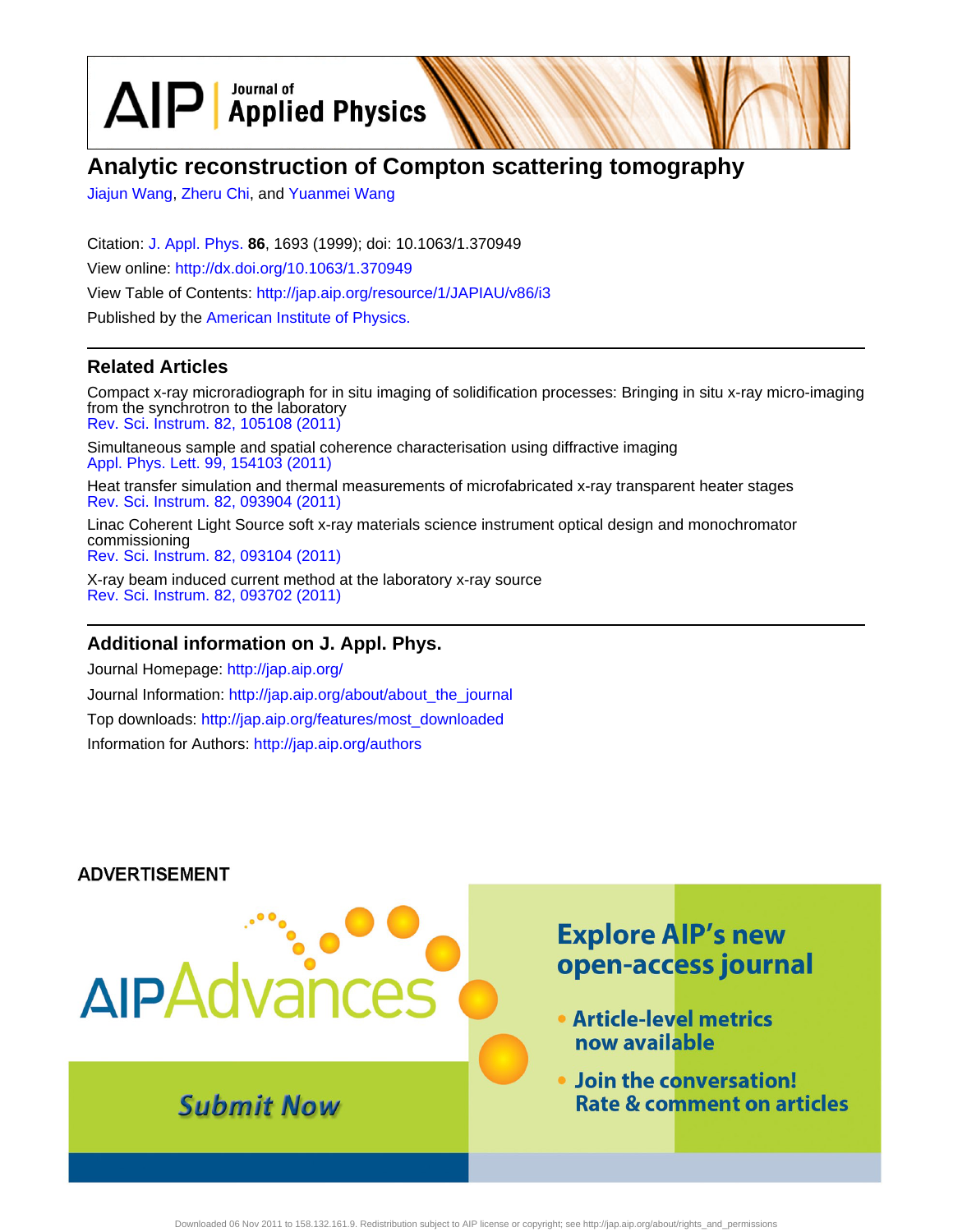# **Analytic reconstruction of Compton scattering tomography**

Jiajun Wang

*Center of Digital Signal Processing for Multimedia Applications, Department of Electronic & Information Engineering, The Hong Kong Polytechnic University, Hung Hom, Kowloon, Hong Kong and Department of Life Science & Biomedical Engineering, Zhejiang University, Hangzhou 310027, China*

Zheru Chi<sup>a)</sup>

*Center of Digital Signal Processing for Multimedia Applications, Department of Electronic & Information Engineering, The Hong Kong Polytechnic University, Hung Hom, Kowloon, Hong Kong*

Yuanmei Wang

*Department of Life Science & Biomedical Engineering, Zhejiang University, Hangzhou 310027, China*

(Received 16 February 1999; accepted for publication 19 April 1999)

Compton scattering can be used to determine the electron densities of tissues for medical applications and those of materials for industrial applications. Much work has been devoted in solving the reconstruction problem. Norton proposed an analytic transform method for the reconstruction of Compton scattering tomography [J. Appl. Phys. **76**, 2007 (1994)]. However, it is difficult to relate the response function presented by Norton to the measurement quantity. The aim of this article is to present an improved form of the detector response function which corresponds to the actual measurement and to verify the validation of the transform method for this problem. © 1999 American Institute of Physics. [S0021-8979(99)02215-X]

#### **I. INTRODUCTION**

The effect of Compton scattering is a kind of interactions between the electrons and high energy (over 100 keV to compete against the photoelectric effect) photons. The first introduction of this effect to the electron density measurement and imaging was done by Lale in  $1959<sup>1</sup>$  From then on, Compton scattering has been used in radiotherapy treatment planning,<sup>2</sup> bone density measurement,<sup>3</sup> lung function estimation,<sup>4</sup> and heart motion detection.<sup>5</sup> Besides the medical applications, Compton scattering has also been used in the nondestructive testing  $(NDT)$  for industrial applications.<sup>6</sup>

Comparing the Compton scattering imaging technique with the conventional transmission tomography, the scattering technique has some attractive superiorities. First, we can have more freedom in selecting the relative positions of a radiation source and detectors and can arrange the source and detectors on the same side of the examined sample, which is very important for a superficial testing or for objects embedded under ground. Second, this technique has greater sensitivity in density variations for low density materials<sup>7</sup> and for superficial measurement.<sup>8</sup> The third merit is that we can obtain direct three-dimensional (3D) density images by using this technique.<sup>9</sup> Furthermore, this technique can have larger relative contrast and is more dose efficient for thin objects.<sup>7</sup>

Different methods have been developed corresponding to different experimental configurations for the Compton scattering imaging technique.<sup>10</sup> A representative one of those methods is to reconstruct the electron density image from the scattering energy spectral data, which was first proposed by Farmer and Collins.<sup>11</sup> A crucial requirement of this method

is the availability of the detector with both good position and energy sensitivity. Utilizing the energy spectral data, Hussein *et al.* proposed to reconstruct the density image by iteration<sup>12</sup> while Norton proposed an analytic formula for the reconstruction when attenuation is neglected.<sup>13</sup> If the attenuation is considered, an iteration procedure was proposed by Norton beginning with a homogeneous initial guess. However, it seems difficult to relate the response functions presented by Norton to the actual measurement—the detector count rate in an energy increment at a series of energy levels. Hence, the parameters  $w_1$  and  $w_2$  presented there are difficult to be used for the real reconstruction.

As in the paper of Norton, we have studied the analytic reconstruction of the density image for a quasi-twodimensional thin slice from the Compton scattering energy spectral data. Although the slice can be regarded as a quasitwo-dimensional one, the response function will be obtained through a three-dimensional analysis due to the fact that the Compton scattering is a three-dimensional effect. Through accurate mathematical derivations, the detector response, which corresponds to the actual measurement, is obtained. The derivations begin with a general discussion in the scattering problem. From the final response function, it was discovered that our response function has a similar form as that of Norton and hence the analytic method proposed by Norton can be directly adopted except that the parameter  $w(r, \theta; \rho, \phi)$  should be evaluated using our formula. The main contribution of this article is that we have presented an improved form of the response function and validated the transform method proposed by Norton for the Compton scattering image reconstruction. Detailed derivations and discussions are presented in the following sections.

a)Electronic mail: enzheru@polyu.edu.hk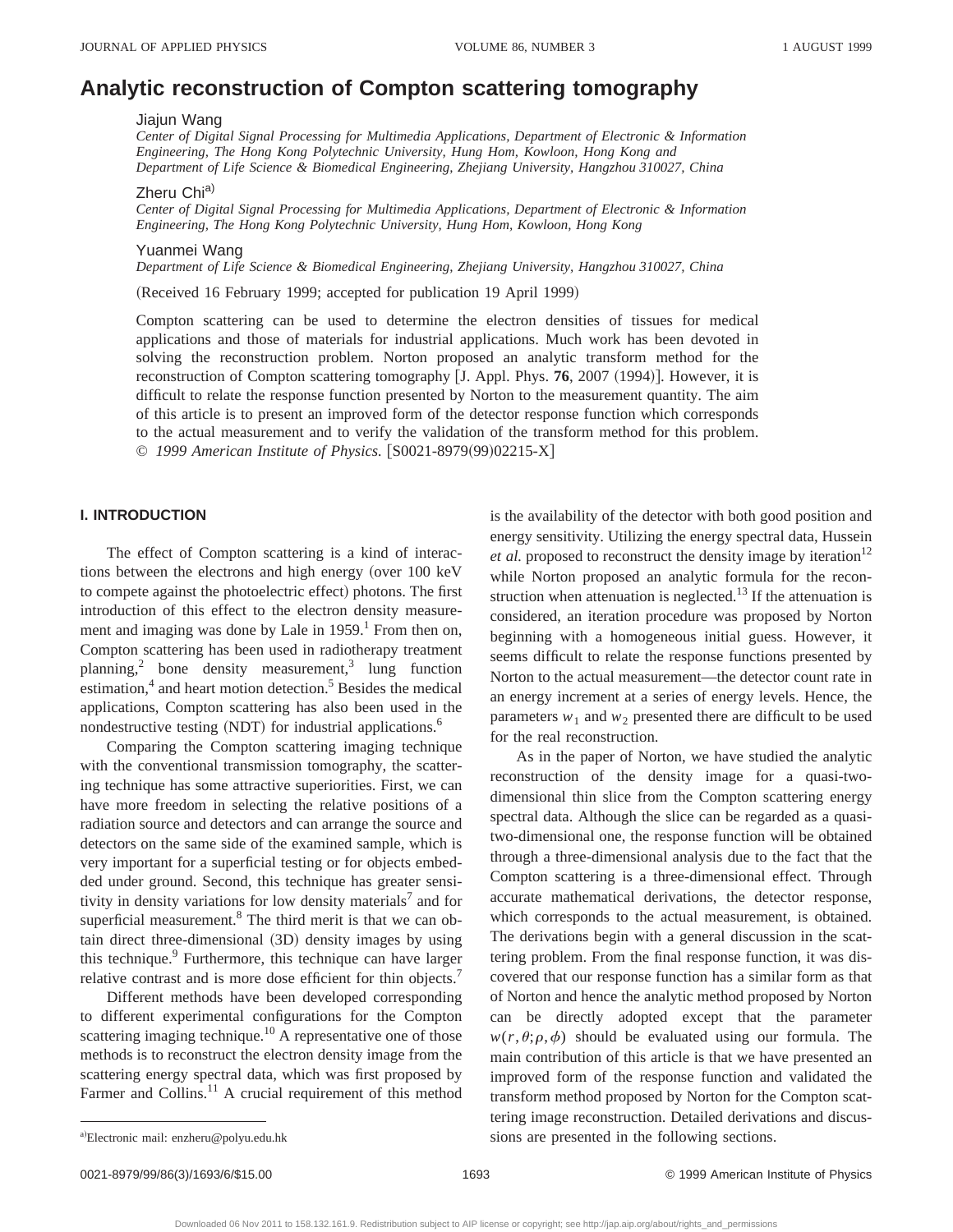

FIG. 1. Shematic diagram of general scattering.

#### **II. PHYSICAL MODEL**

#### **A. General description of scattering problem**

When a beam of particles incident on a target that is composed of another kind of particles with number density  $\rho$ (as shown in Fig. 1), the detector count rate can be expressed  $as<sup>14</sup>$ 

$$
dN(\alpha) = F \frac{d\sigma}{d\Omega}(\alpha) \rho dV d\Omega, \qquad (1)
$$

where

- $(1)$   $dN(\alpha)$  is the count rate of the detector for the scattered particles at the scattering angle  $\alpha$ .
- $(2)$  *F* is the flux of the incident beam.
- $\sigma/d\Omega(\alpha)$  is the differential scattering cross section at scattering angle  $\alpha$ .
- (4)  $d\Omega$  is the solid angle subtended by the face of the detector to the scattering point.
- $(5)$  *dV* is volume of the target.

From the above equation, we can see that the differential scattering cross section can be regarded as the surface area perpendicular to the incident beam that each target particle presents to the beam particle per-unit solid angle at scattering angle  $\alpha$ .<sup>14</sup>

#### **B. Free attenuated detector response for Compton back scattering**

Several physical processes can take place between photons and electrons. In the  $\gamma$ -ray energy regime from 0.1 to 1.0 MeV and for materials with low to intermediate atomic numbers, Compton scattering will dominate all the interactions between photons and electrons. Following the method for describing the general scattering process depicted above, the detector response when the attenuation of both the incident and scattered beams is neglected will be presented in this section.

Suppose a beam of  $\gamma$ -ray photons with energy  $E_0$  incident on a target as shown in Fig. 2. Neglecting the attenuation of the incident and scattered beams and considering the single scattering approximation, we can express the photon count rate  $dN(r, \theta, x_d)$  of an ideal point detector resulting from the point  $(r, \theta)$  in the polar system as

$$
dN(r, \theta, x_d) = F(\theta) \frac{d\sigma}{d\Omega} [E_0, \alpha(r, \theta, x_d)] \rho_e(r, \theta) dV \Delta \Omega,
$$
\n(2)

where

- (1)  $F(\theta)$  is the photon flux at angle  $\theta$ .
- (2)  $\rho_e(r,\theta)$  is the electron number density at the point  $(r,\theta)$ .
- $(3)$   $dV$  is a small volume element.
- $(4)$   $\alpha(r,\theta,x_d)$  is the scattering angle as shown in Fig. 2.
- $(5)$   $d\sigma/d\Omega$  ( $E_0$ , $\alpha$ ) is the Klein–Nishina differential scattering cross section for photons with energy  $E_0$  at scattering angle  $\alpha$ . This differential scattering cross section can be given by

$$
\frac{d\sigma}{d\Omega}(E_0, \alpha) = \frac{r_e^2}{2} \left[ \frac{1}{\left[1 + k(1 - \cos \alpha)\right]^2} \times \left(1 + \cos^2 \alpha + \frac{k^2(1 - \cos \alpha)^2}{1 + k(1 - \cos \alpha)}\right)\right],\tag{3}
$$

where  $k = E_0 / m_0 c^2$ ,  $m_0$  is the rest mass of the electron, *c* is the velocity of light in vacuum.

(6)  $\Delta\Omega$  is the solid angle subtended by the detector face to the scattering point and can be expressed as

$$
\Delta \Omega = \frac{\Delta A \sin \beta}{r_d^2},\tag{4}
$$

where  $\Delta A$  is the area of one detector element at  $x_d$ ,  $r_d$  is the distance between the detector and the scattering point,  $\beta$  is the angle between the *x* axis and  $r<sub>d</sub>$ .

From the geometry in Fig. 2, the volume element *dV* can be expressed as

$$
dV = r d\theta dr \Delta z, \tag{5}
$$

where  $\Delta z$  is the thickness of the thin slice in *z* direction which is determined from the width of the incident beam in this direction  $(z$  axis is perpendicular to the paper plane). On the other hand, if the source is confined to the plane of the thin slice and it can be described with a function  $S(\theta)$   $S(\theta)$ stands for the emission rate distribution of the radiation source], we can have the following form for the flux at angle  $\theta$ 

$$
F(\theta) = \frac{S(\theta)d\theta}{rd\theta\Delta z} = \frac{S(\theta)}{r\Delta z}.
$$
 (6)

Substituting Eqs.  $(5)$  and  $(6)$  into Eq.  $(2)$ , the detector count rate then can be written as

Downloaded 06 Nov 2011 to 158.132.161.9. Redistribution subject to AIP license or copyright; see http://jap.aip.org/about/rights\_and\_permissions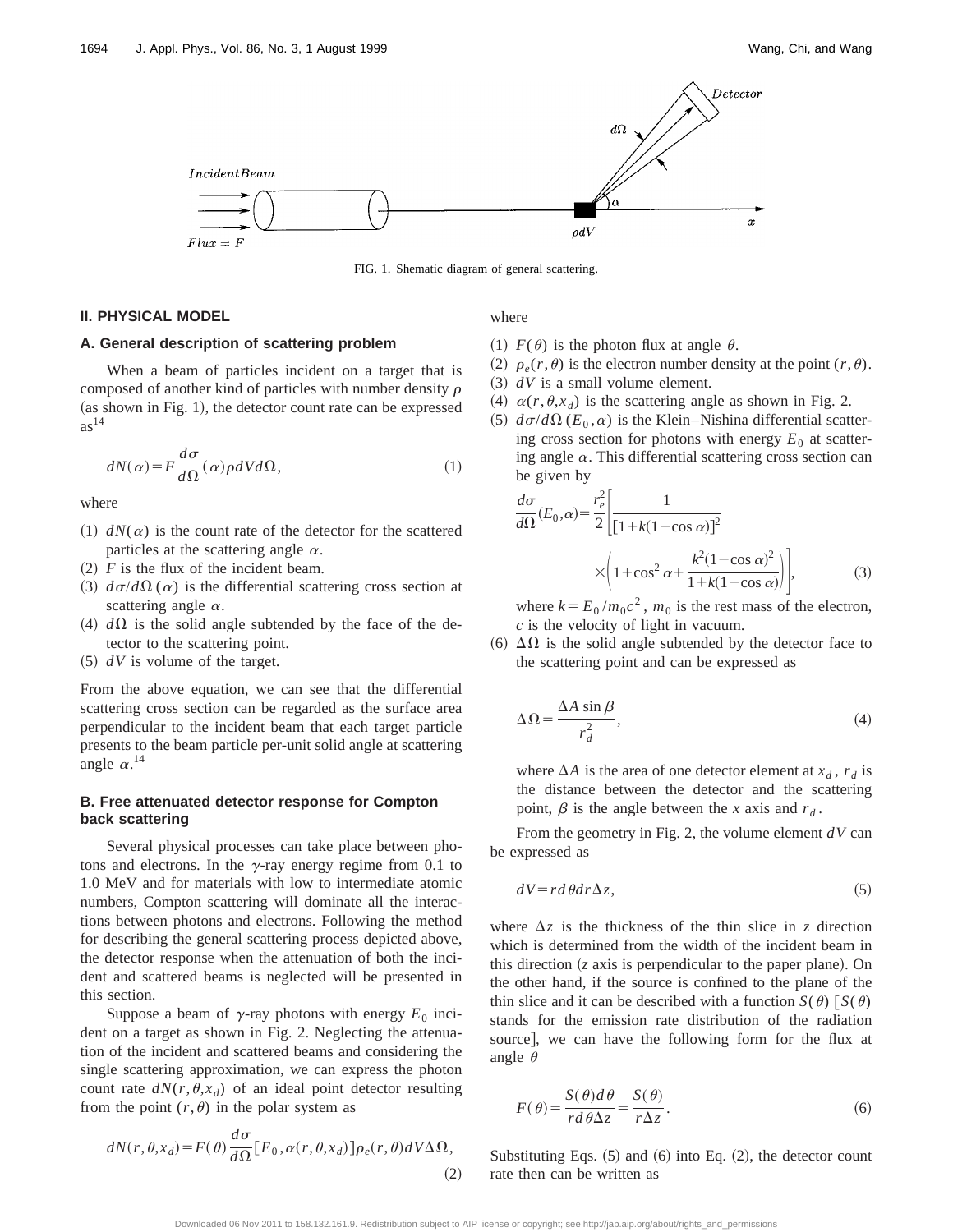

FIG. 2. Shematic diagram of Compton scattering.

$$
dN(r,\theta,x_d)
$$

$$
= S(\theta) d\theta \frac{d\sigma}{d\Omega} [E_0, \alpha(r, \theta, x_d)] \rho_e(r, \theta) dr \Delta \Omega.
$$
 (7)

If we choose  $(\alpha, \theta, x_d)$  as variables, Eq. (7) becomes  $dN(\alpha, \theta, x_d)$ 

$$
= S(\theta) d\theta \frac{d\sigma}{d\Omega}(E_0, \alpha) d\alpha \rho_e[r(\alpha, \theta, x_d), \theta] \Delta\Omega |J|, \qquad (8)
$$

where *J* is the *Jacobian* determinant which can be expressed as

$$
J = \frac{\partial(r, \theta, x_d)}{\partial(\alpha, \theta, x_d)} = \begin{vmatrix} \frac{\partial r}{\partial \alpha} & \frac{\partial r}{\partial \theta} & \frac{\partial r}{\partial x_d} \\ \frac{\partial \theta}{\partial \alpha} & \frac{\partial \theta}{\partial \theta} & \frac{\partial \theta}{\partial x_d} \\ \frac{\partial x_d}{\partial \alpha} & \frac{\partial x_d}{\partial \theta} & \frac{\partial x_d}{\partial x_d} \end{vmatrix} .
$$
 (9)

Considering the geometry in Fig. 2, there exists the following relation,

$$
r = x_d \frac{\sin(\theta + \alpha)}{\sin \alpha}.
$$
 (10)

Using the above relation, the *Jacobian* determinant can be given as

$$
J = -x_d \frac{\sin \theta}{\sin^2 \alpha}.
$$
 (11)

In order to obtain the photon count rate in an energy increment  $\Delta E$  for different scattered energies  $E$  (that is the actual measurement), we should use  $(E, \theta, x_d)$  instead of  $(\alpha, \theta, x_d)$ . After the variable transformation, we have the following expression for  $dN(E, \theta, x_d)$ ,

$$
dN(E, \theta, x_d) = S(\theta) d\theta \frac{d\sigma}{d\Omega} [E_0, \alpha(E, \theta, x_d)] dE \rho_e
$$
  
 
$$
\times [r(E, \theta, x_d), \theta] \Delta \Omega |J||J'|,
$$
 (12)

where *J'* is also a *Jacobian* determinant which has a similar form as in Eq.  $(9)$ . For the evaluation of the above determinant, the Compton equation is adopted. The Compton equation, which relates the energy *E* of the scattered photons and the scattered angle, has the following form:

$$
E = \frac{E_0}{1 + k(1 - \cos \alpha)}.\tag{13}
$$

From the Compton equation, the *Jacobian* determinant *J'* can be given by

$$
J' = -\frac{\left[1 + k(1 - \cos \alpha)\right]^2}{E_0 k \sin \alpha}.
$$
\n(14)

Combining Eqs.  $(11)$ ,  $(12)$ , and  $(14)$ , we can obtain the final form for  $dN(E, \theta, x_d)$ 

Downloaded 06 Nov 2011 to 158.132.161.9. Redistribution subject to AIP license or copyright; see http://jap.aip.org/about/rights\_and\_permissions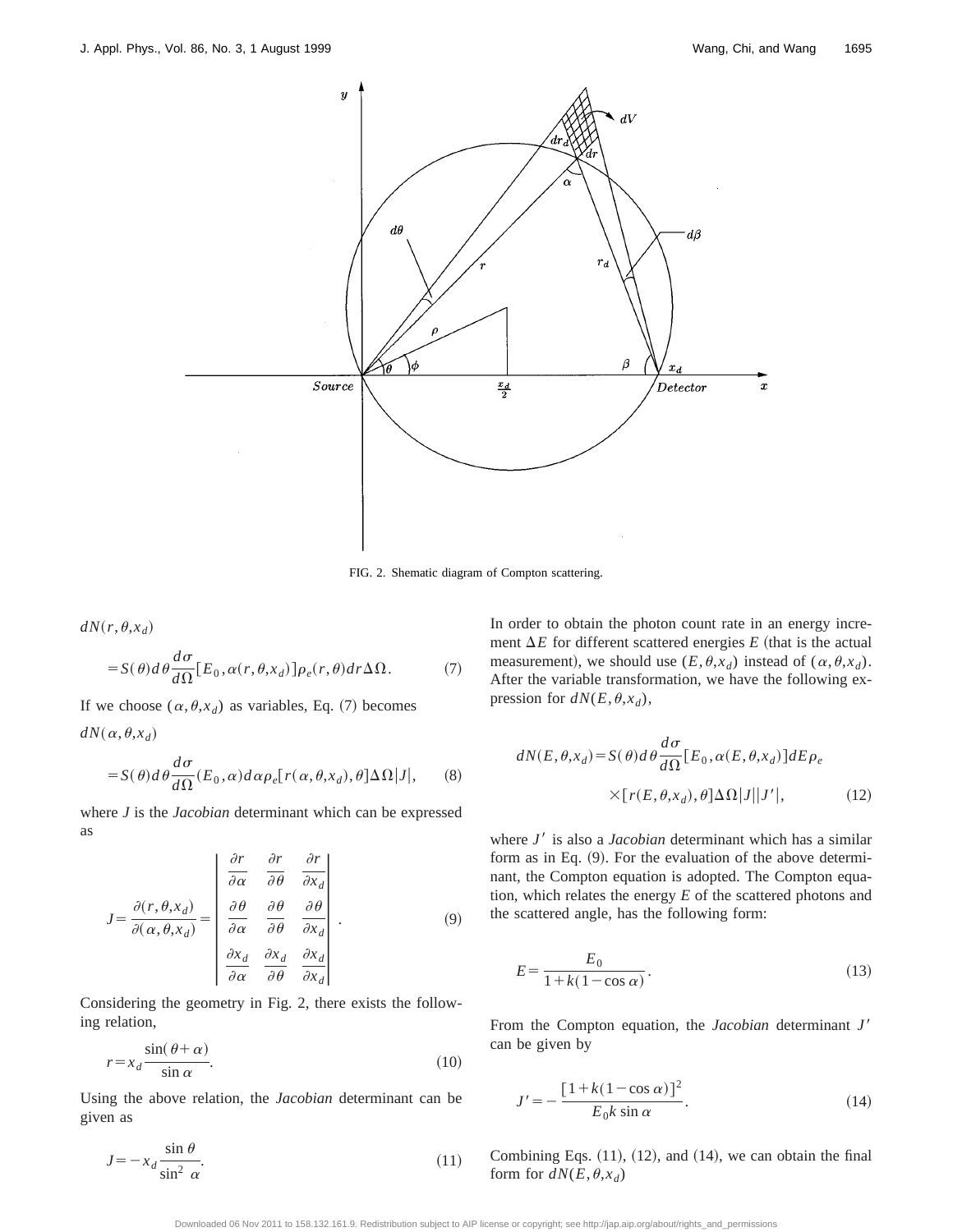$$
dN(E, \theta, x_d)
$$
  
=  $S(\theta) d\theta \frac{d\sigma}{d\Omega} [E_0, \alpha(E, \theta, x_d)] dE \rho_e [r(E, \theta, x_d), \theta] \Delta \Omega$   
 $\times x_d \frac{\sin \theta [1 + k(1 - \cos \alpha)]^2}{E_0 k \sin^3 \alpha}$ . (15)

The photon count rate  $I(E, x_d)$  of the detector at energy *E* with an energy increment  $\Delta E$  can then be obtained by integrating  $dN(E, \theta, x_d)$  with respect to  $\theta$ ,

$$
I(E, x_d) = \int_0^{\pi} dN(E, \theta, x_d)|_E
$$
  
= 
$$
\int_0^{\pi} d\theta S(\theta) \frac{d\sigma}{d\Omega} [E_0, \alpha(E, \theta, x_d)] \Delta E \rho_e
$$
  

$$
\times [r(E, \theta, x_d), \theta] \Delta \Omega
$$
  

$$
\times x_d \frac{\sin \theta [1 + k(1 - \cos \alpha)]^2}{E_0 k \sin^3 \alpha}.
$$
 (16)

On the other hand, the photons scattered from the locations on each circle passing through both the source and the detector will have the same scattering angle and hence have the same scattering energy. Such a scattering circle can be given in polar form by

$$
r = 2\rho \cos(\theta - \phi),\tag{17}
$$

where  $\rho$  is the radius of the circle

$$
\rho = \frac{x_d}{2 \cos \phi} \tag{18}
$$

and  $\phi$  is the angle between the *x* axis and the line from the source (origin) to the center of the circle. It can be shown that  $\phi = \pi/2 - \alpha$ .<sup>13</sup> Using the above relations, we can transform the one-dimensional integration into a two-dimensional one by introducing a Dirac  $\delta$  function in the integral function,

$$
I(E, x_d) = \int_0^{\pi} d\theta \int_0^{\infty} dr S(\theta) \frac{d\sigma}{d\Omega}
$$
  
×[ $E_0$ ,  $\alpha$ ( $E$ ,  $\theta$ ,  $x_d$ )] $\Delta E \rho_e$ ( $r$ ,  $\theta$ ) $\Delta \Omega$   
× $x_d \frac{\sin \theta [1 + k(1 - \cos \alpha)]^2}{E_0 k \sin^3 \alpha}$   
× $\delta[r - 2\rho \cos(\theta - \phi)].$  (19)

Substituting Eq.  $(4)$  into the above equation and noticing the fact that  $r_d = x_d$  (sin  $\theta/\sin \alpha$ ) and  $\sin \beta = r(\sin \alpha/x_d)$ , we have

$$
I(E, x_d) = \int_0^{\pi} d\theta \int_0^{\infty} dr S(\theta) \frac{d\sigma}{d\Omega} [E_0, \alpha(E, \theta, x_d)] \Delta E \rho_e(r, \theta)
$$

$$
\times \frac{\Delta Ar [1 + k(1 - \cos \alpha)]^2}{x_d^2 \sin \theta E_0 k} \delta[r - 2\rho \cos(\theta - \phi)].
$$
\n(20)

The variable pairs  $(x_d, E)$  and  $(\rho, \phi)$  are inter-related through Eqs.  $(13)$  and  $(18)$ . Thereafter, we can also use  $(\rho, \phi)$  instead of  $(x_d, E)$  and have the following expression:

$$
I(\rho,\phi) = \int_0^{\pi} d\theta \int_0^{\infty} dr w(r,\theta;\rho,\phi) \rho_e(r,\theta)
$$
  
 
$$
\times \delta[r-2\rho\cos(\theta-\phi)], \qquad (21)
$$

where

$$
w(r, \theta; \rho, \phi) = \frac{d\sigma}{d\Omega}(E_0, \phi) \frac{\Delta AS(\theta)r[1 + k(1 - \sin\phi)]^2 \Delta E}{E_0 k \sin\theta (2\rho \cos\phi)^2}.
$$
\n(22)

The integral nucleus  $w(r, \theta; \rho, \phi)$  can be decomposed into two functions, one of  $(r, \theta)$  and the other of  $(\rho, \phi)$ . That is,  $w(r, \theta; \rho, \phi) = w_1(r, \theta) w_2(\rho, \phi)$ , where

$$
w_1(r,\theta) = \frac{\Delta AS(\theta)r}{\sin \theta},
$$
  

$$
w_2(\rho,\phi) = \frac{d\sigma}{d\Omega}(E_0,\phi) \frac{[1 + k(1 - \sin \phi)]^2}{E_0k(2\rho \cos \phi)^2} \Delta E.
$$
 (23)

Hence, we can express the detector count rate function as

$$
I(\rho, \phi) = w_2(\rho, \phi) \int_0^{\pi} d\theta \int_0^{\infty} dr w_1(r, \theta) \rho_e(r, \theta)
$$
  
 
$$
\times \delta[r - 2\rho \cos(\theta - \phi)]. \tag{24}
$$

We have finally obtained the detector response  $I(\rho, \phi)$  of the Compton scattering. This response stands for the photon count rate of an ideal point detector positioned at  $x_d(\rho, \phi)$ and measured at energy  $E(\phi)$  within a energy increment  $\Delta E$ , where  $\Delta E$  is the energy discrimination of the point detector. Different from that quantity obtained by Norton in Ref. 13 to which it is difficult to relate any physical meaning, our response function corresponds to the actual measurement of the detector.

#### **C. Attenuated detector response of Compton back scattering**

The detector response function obtained above is applicable only when the attenuation of both the incident and the scattered beams is neglected. However, in the practical situation, the attenuation is an important process and the measurements are seriously affected by such attenuation. In general, the attenuation factor can be described as

$$
f(E_0, E) = \exp\bigg[-\sigma(E_0) \int_{L_S} \rho_e(r, \theta) dl_S - \sigma(E)
$$

$$
\times \int_{L_D} \rho_e(r, \theta) dl_D \bigg],
$$
(25)

where  $\sigma(E_0)$  and  $\sigma(E)$  are the total scattering cross sections at energy  $E_0$  and  $E$ , respectively. These total scattering cross sections can be obtained from the integrations of the Klein– Nishina formula with respect to the solid angle at those energies.

Downloaded 06 Nov 2011 to 158.132.161.9. Redistribution subject to AIP license or copyright; see http://jap.aip.org/about/rights\_and\_permissions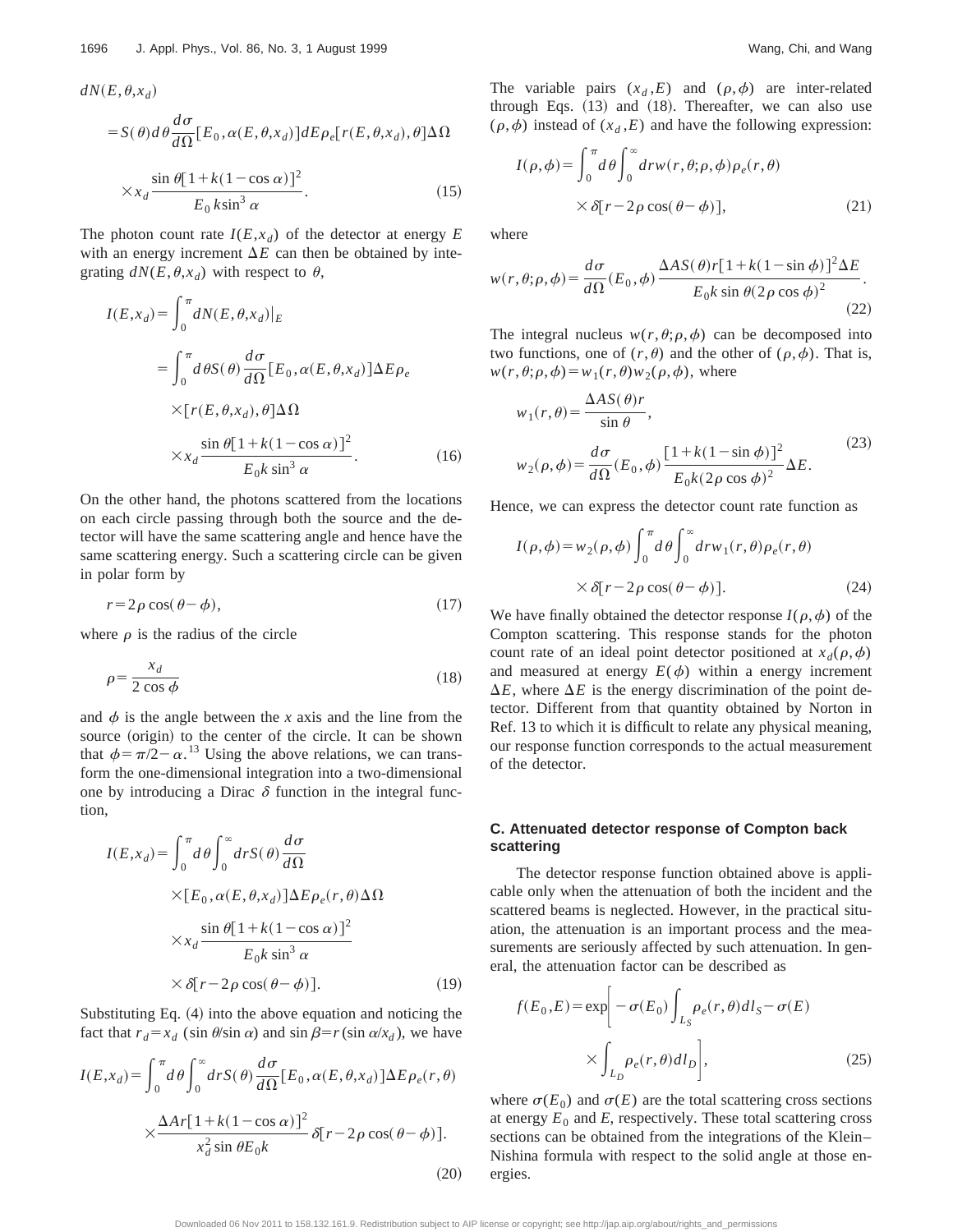In the case when the attenuation of both the incident and the scattered photons is accounted, the photon count rate of the ideal point detector can be obtained from Eq.  $(21)$  except that  $w(r, \theta; \rho, \phi)$  should be multiplied by  $f(E_0, E)$ . However, owing to the introduction of the attenuation factor, there are two new problems with  $w(r, \theta; \rho, \phi)$ . First, it can no longer be decomposed into two functions of  $(r, \theta)$  and  $(\rho, \phi)$ . Second, *w* is now a function of  $\rho_e(r, \theta)$  and thus the detector response depends nonlinearly on the electron density. It has been shown by Norton that these problems prevent us from using an accurate transform method for the reconstruction.

#### **III. TRANSFORMATION RECONSTRUCTION OF COMPTON SCATTERING TOMOGRAPHY**

In the above section, we have studied the detector response resulting from Compton scattering, which is called the forward problem. The inverse problem is to reconstruct the electron density image from the measured detector response. Norton has proposed an analytic transform method for such a reconstruction. However, his method is based on the response function to which we cannot relate a physical meaning. In this section, we will study the analytic transform method based on our response function. It has been pointed out that the crucial point for validating the analytic reconstruction is that the integral nucleus  $w(r, \theta; \rho, \phi)$  can be decomposed into two functions, one of  $(r, \theta)$  and the other of  $(\rho,\phi)$ . It has been shown in the previous section that our response function can be decomposed when the attenuation for both the incident and scattered beams is neglected. However, we cannot decompose it if the attenuation is considered. This circumstance is similar to that of Norton. Therefore, the transform reconstruction method developed in Ref. 13 can still be used for Compton scattering image reconstruction. The detailed discussion of this transform method can be found in the work of Norton. We brief some results here.

If the attenuation is neglected, the integral nucleus  $w(r, \theta; \rho, \phi)$  can be decomposed into functions, one of  $(r, \theta)$ and the other of  $(\rho, \phi)$ . In this case the electron density image can be analytically reconstructed from the detector response through the following formula

$$
\rho_e(r,\theta) = \frac{1}{\pi^2} \int_0^{2\pi} d\phi \int_0^{\infty} \rho d\rho \frac{I(\rho,\phi)}{w(r,\theta;\rho,\phi)}
$$

$$
\times h[r - 2\rho\cos(\theta - \phi)], \qquad (26)
$$

where

$$
h(x) = \int_{-\infty}^{\infty} e^{-i\xi x} |\xi| d\xi.
$$
 (27)

In the case when the attenuation cannot be neglected, the integral nucleus  $w(r, \theta; \rho, \phi)$  can no longer be decomposed and the reconstruction of Eq.  $(26)$  cannot be obtained. If uniform attenuation is considered, the detector response is still a linear function of the electron density. An approximate reconstruction formula can then be developed

$$
\rho_e(r,\theta) = \frac{1}{\pi^2} \int_0^{2\pi} d\phi \int_0^{\rho_{\text{max}}} \rho d\rho \frac{I(\rho,\phi)}{W(\theta;\rho,\phi)}
$$

$$
\times h[r - 2\rho \cos(\theta - \phi)], \tag{28}
$$

where

$$
W(\theta; \rho, \phi) = w[2\rho \cos(\theta - \phi), \theta; \rho, \phi].
$$
 (29)

In the above integration, the infinitive upper limit has been changed to  $\rho_{\text{max}}$ . This means that we impose an upper limit on the radii of the scattering circles over which data are collected. If nonuniform attenuation is considered, the detector response is a nonlinear function of the electron density. It was proposed by Norton that the reconstruction can be accomplished by iteration. The whole process starts with a constant density distribution and the image is reconstructed using Eq. (28) in which  $w(r, \theta; \rho, \phi)$  is evaluated from Eqs. (22) and (25). The reconstructed values of  $\rho_e(r,\theta)$  are used to determine  $w(r, \theta; \rho, \phi)$  for the next iteration.

#### **IV. DISCUSSION**

We have presented a detector response function for the Compton backscattering in this article. The validation of the transform method for Compton scattering image reconstruction has been done based on the response function we obtained. Different from Norton's procedure, we start with an initial analysis of the process of Compton scattering and obtain the detector response function by accurate mathematical derivations. The target studied here is a thin slice and the variations in the direction perpendicular to this slice are neglected, hence the problem can be regarded as a quasi-twodimensional problem. However, since the Compton scattering takes place in three dimensions, the process can only be understood in three dimensions. Our response function directly corresponds to the actual measurement—the photon count rate in an energy gap determined by the detector discrimination at different energy levels. From the response function presented in Eq.  $(21)$ , we can see that the quantity  $I(\rho,\phi)$  has a dimension of  $[T]^{-1}$  which is in accordance with the definition of the count rate (the count per unit time).

There are two problems in the response function presented by Norton. First, the response function  $I(\rho,\phi)$  obtained there has a dimension of  $[L]^{-1}[T]^{-1}$  which is not in accordance with the definition. Second, it is difficult to assign any physical meaning to  $I(\rho, \phi)$  and it does not correspond to the actual measurement.

In conclusion, the transform method proposed by Norton $13$  is suitable for the image reconstruction from the Compton scattering energy spectral data, although it was based on a problematic detector response function. We solve the problems of Norton's response function based on the physical and mathematical analysis and derivations. The reconstruction formulas presented by Norton can be directly used here except that the integral nucleus *w* should be evaluated with the formulas derived by us.

<sup>&</sup>lt;sup>1</sup>P. Lale, Phys. Med. Biol. 4, 159 (1959).

<sup>2</sup> J. J. Battista, L. W. Santon, and M. J. Bronskill, Phys. Med. Biol. **22**, 220  $(1977).$